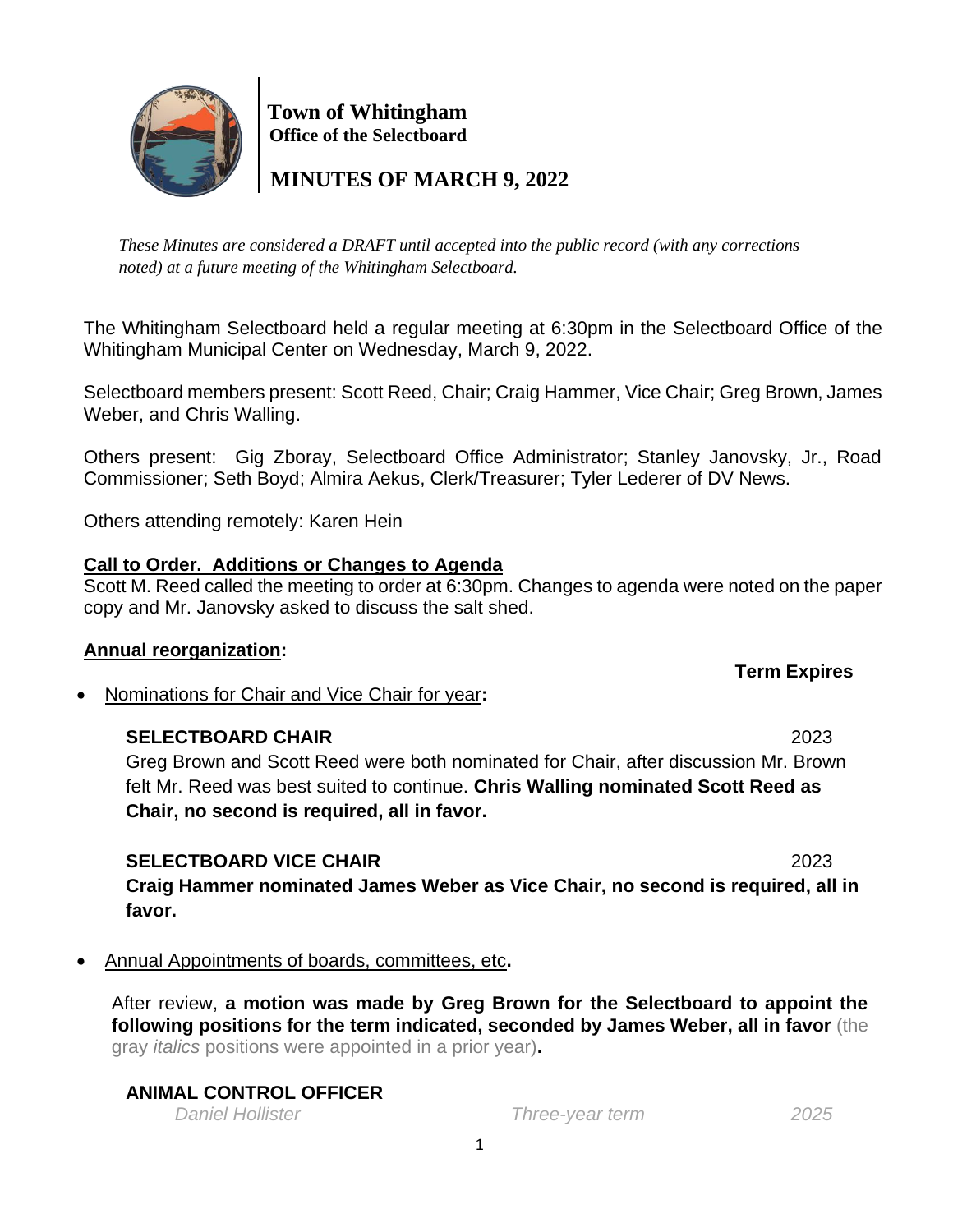|                                                                     | DEERFIELD VALLEY COMMUNICATIONS UNION DISTRICT REPRESENTATIVES |      |
|---------------------------------------------------------------------|----------------------------------------------------------------|------|
| <b>Phil Edelstein</b>                                               | Term expires 05/10                                             | 2022 |
| <b>Keith Thompson</b>                                               | Term expires 05/10                                             | 2022 |
| Lauren Fitzpatrick                                                  | Term expires 05/10                                             | 2022 |
| <b>E-911 COORDINATOR</b>                                            |                                                                |      |
| Marylee Putnam                                                      |                                                                | 2023 |
| <b>ECONOMIC DEVELOPMENT GROUP</b>                                   |                                                                |      |
| Was put on "pause" May 5, 2021                                      |                                                                |      |
| <b>EMERGENCY MANAGEMENT COORDINATOR</b>                             |                                                                |      |
| Vacant                                                              |                                                                | 2023 |
| <b>EMERGENCY MANAGEMENT DIRECTOR</b>                                |                                                                |      |
| Gig Zboray                                                          |                                                                | 2023 |
| <b>FIRE DEPARTMENT:</b>                                             |                                                                |      |
| Chief - Stanley Janovsky, Jr.                                       |                                                                | 2023 |
| <b>First Assistant Chief - Michael Stevens</b>                      |                                                                | 2023 |
| <b>Captains</b> – $1^{st}$ – Dennis Pike, $2^{nd}$ – David Briggs   |                                                                | 2023 |
| <b>Lieutenants</b> $-1^{st}$ – Sheldon Dix, $2^{nd}$ – Marshall Dix |                                                                | 2023 |
| <b>Chaplain</b> - Seth Boyd                                         |                                                                | 2023 |
| <b>Training Officer - vacant</b>                                    |                                                                |      |
| <b>FIRE WARDEN</b>                                                  |                                                                |      |
| Dennis Pike, Sr.                                                    | state appointed Term expires 06/30                             | 2023 |
| <b>GRAND JUROR</b>                                                  |                                                                |      |
| Susan Cooke Johnson                                                 |                                                                | 2023 |
| <b>GREEN UP DAY COORDINATORS</b>                                    |                                                                |      |
| Aysha Peltz                                                         |                                                                | 2023 |
| <b>Todd Wahlstrom</b>                                               |                                                                | 2023 |
| <b>HEALTH OFFICER</b> (State appointed)                             |                                                                |      |
| Gig Zboray                                                          | Term expires 10/31                                             | 2022 |
| <b>DEPUTY HEALTH OFFICER (State appointed)</b>                      |                                                                |      |
| Jenepher Burnell<br>Term expires 10/31                              |                                                                | 2022 |
| <b>HOUSING REHABILITATION COMMITTEE</b>                             |                                                                |      |
| Linda A. Donaghue                                                   |                                                                | 2023 |
| Donald McKinley                                                     |                                                                | 2023 |
| <b>LEGAL COUNSEL</b>                                                |                                                                |      |
| <b>Fisher &amp; Fisher Law Offices</b>                              |                                                                | 2023 |
| <b>LEGAL NEWSPAPER</b>                                              |                                                                |      |
| <b>Deerfield Valley News</b>                                        |                                                                | 2023 |
| Brattleboro Reformer (alternate)                                    |                                                                |      |
| <b>MEMORIAL DAY COMMITTEE</b>                                       |                                                                |      |
| Dana Dix                                                            |                                                                | 2023 |
| David Farrington                                                    |                                                                | 2023 |
| <b>Craig Hammer</b>                                                 |                                                                | 2023 |
|                                                                     | (post meeting note: Mr. Hammer resigned the following morning) |      |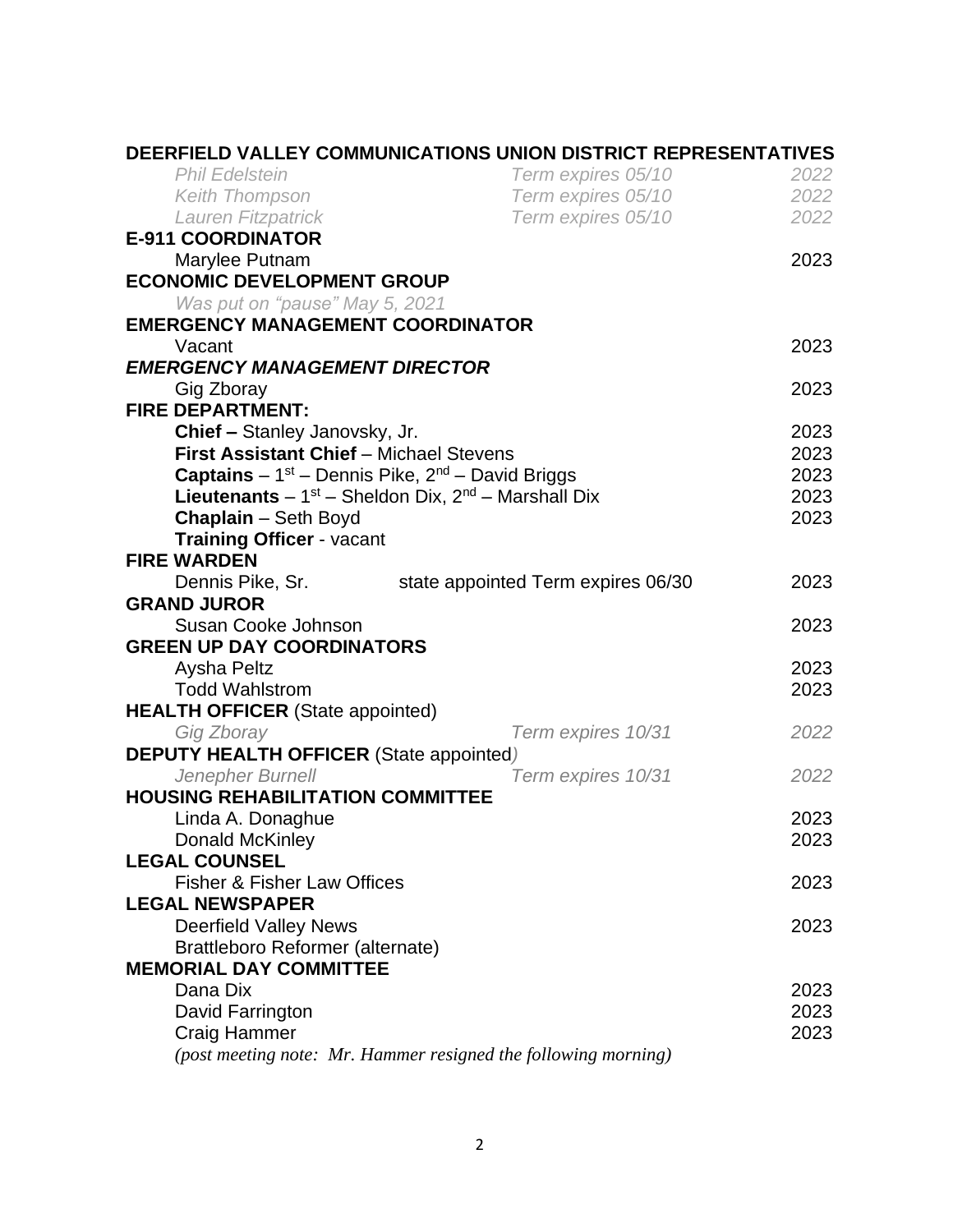| <b>PARKS COMMITTEE</b>                             |      |
|----------------------------------------------------|------|
| Seth Boyd                                          | 2023 |
| Aysha Peltz                                        | 2023 |
| Erin Lackey                                        | 2023 |
| <b>Carol Millett</b>                               | 2023 |
| Lyndsay Bushey-Hasselback                          | 2023 |
| <b>Elizabeth Weber</b>                             | 2023 |
| <b>PLANNING COMMISSION</b>                         |      |
| <b>Bradford Lackey</b>                             | 2023 |
| <b>Peter Barus</b>                                 | 2024 |
| Linda Donaghue                                     | 2025 |
| Keith Thompson                                     | 2025 |
| Vacant                                             | 2023 |
| <b>TREE WARDEN</b>                                 |      |
| Adam Buursma                                       | 2023 |
| <b>WINDHAM REGIONAL COMMISSION REPRESENTATIVES</b> |      |
| Jenepher Burnell                                   | 2023 |
| <b>Peter Barus</b>                                 | 2023 |
| <b>ZONING BOARD OF ADJUSTMENT</b>                  |      |
| Lyman Tefft                                        | 2024 |
| <b>Troy Felisko</b>                                | 2023 |
| <b>Craig Aekus</b>                                 | 2023 |
| Dana Dix                                           | 2025 |
| <b>Marshall Dix</b>                                | 2025 |
| ZONING AND FLOOD PLAIN ADMINISTRATOR               |      |
| Gig Zboray (three-year term)                       | 2024 |

• Set regular meeting day and time

**Greg Brown made a motion to continue regular meetings at 6:30pm every other Wednesday, seconded by James Weber, all in favor.**

• Set the bond amount

Certain officers and employees must provide a bond conditioned on the faithful performance of their duties. These include road commissioners, collectors of taxes, treasurers, clerks, assistant treasurers when appointed by the Selectboard, and any other officer or employee of the town authorized to receive or disburse town funds. 24. V.S.A. § 832. VLCT PACIF provides coverage to its member municipalities that meets the statutory requirement for bonding but is technically not a bond. **A motion was made by Craig Hammer to set the bond amount at zero, noting that \$500,000.00 is covered by the VLCT policy, seconded by James Weber, all in favor.**

• Annual review and adoption of Guide for Meeting Procedure **A motion was made by Greg Brown to make the annual adoption of the Guideline for Meeting Procedure for the Whitingham Selectboard as written, seconded by Chris Walling, all in favor.**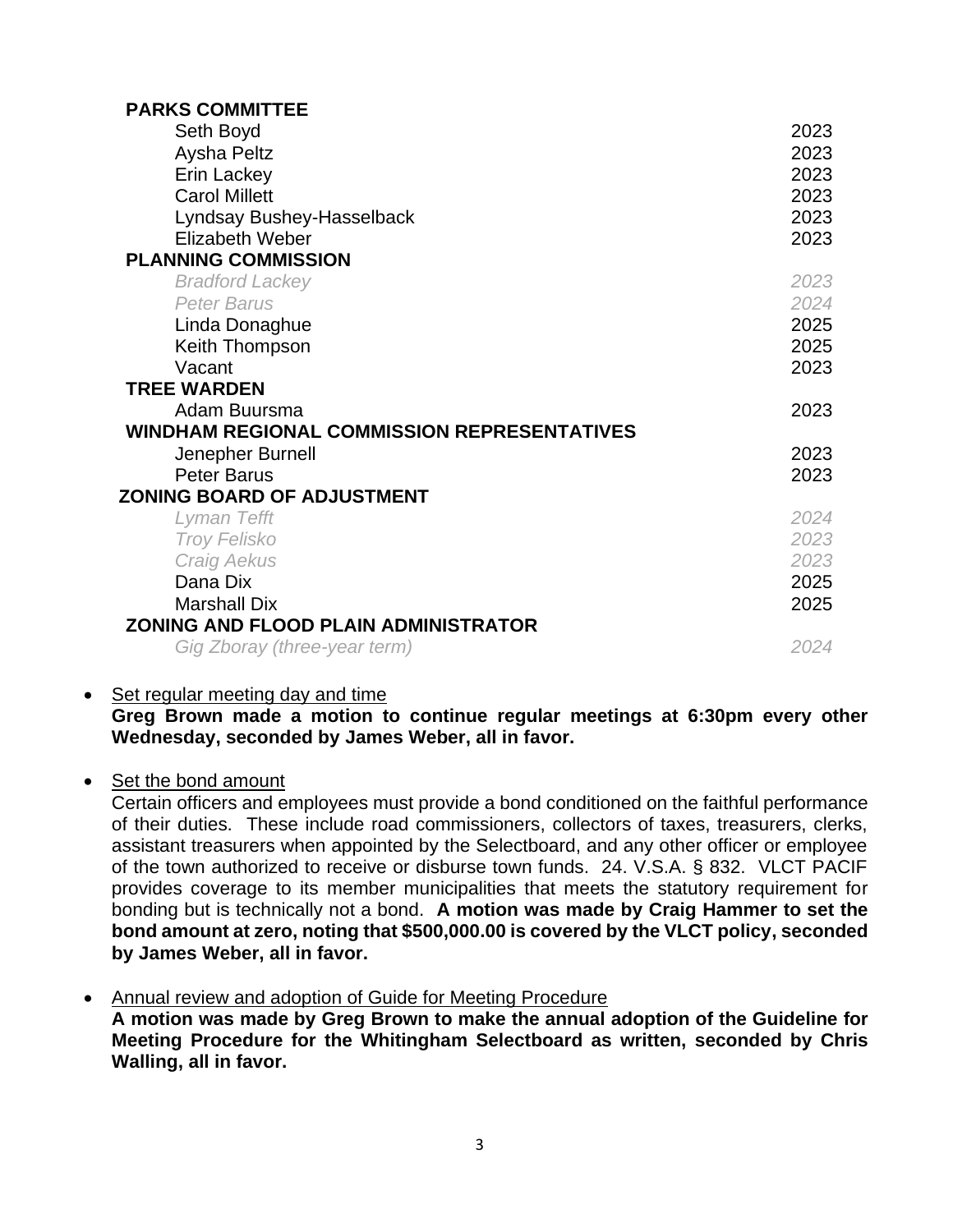**Appoint member to sign Warrants if meeting is cancelled for any reason during the next year**

**A motion was made by Craig Hammer to appoint any one Selectboard member to sign the payroll and payables warrants in the event of a meeting cancellation for any reason during the next year until annual reorganization in 2023, seconded by James Weber, all in favor.**

## **Hearing of visitors (for concerns not on the agenda)**

Seth Boyd would like to get Requests for Proposals advertised for the monument work and retaining wall at Town Hill, he asked for guidance. Gig suggested that Mr. Boyd come in to create a draft for the board to review.

Mr. Boyd also noted that the AED pads are expired, he suggested they be replaced. It was discussed that there should be an AED unit at the highway garage.

Cheryl Rusin asked if the town was interested in having Narcan available in the Municipal Center. The board feels they need more information.

## **Highway**

### Review and sign Annual Highway Financial Plan

Mr. Janovsky presented the Annual Highway Financial Plan for the board to review and sign. **A motion was made by James Weber to approve and sign the Annual Highway Financial Plan as written, seconded by Craig Hammer, all in favor.**

### Discuss email received about East Road

We received an email from Mr. Delgaizo thanking the board for considering his request to extend the plowing on East Road. His email indicates that he contacted the VT Department of Conservation to explore the possibility of state or federal grants to correct water flow and erosion occurring at East Road. He would like the road improved. The section he is referring is a Class 4 road. If Mr. Delgaizo wishes the road classification to change, there is a process per state statute (19 V.S.A. § 708). The board reviewed and approved a letter written to Mr. Delgaizo explaining the process.

# Salt Shed

Mr. Janovsky told the board that part of the roof blew off the salt shed with the recent high winds, it doesn't need to be addressed immediately but the shed should be fixed/replaced before next winter. Mr. Reed noted that Mr. Janovsky should check with the insurance company to see what might be covered.

# **Discuss Afghan refugees coming into the area**

Mr. Weber asked Ms. Hein what is happening and when the refugees are coming. She answered that one hundred Afghan refugees have been accepted in a new program, they have worked for the army before, they are COVID vaccinated and have other vaccines. They have a special visa, so they are eligible for Social Security, Medicare, Welfare and food stamps. The Lion's Club has created a committee to help the new program. They found three potential places that Afghans can rent (one house and two one-bedroom apartments) in Jacksonville.